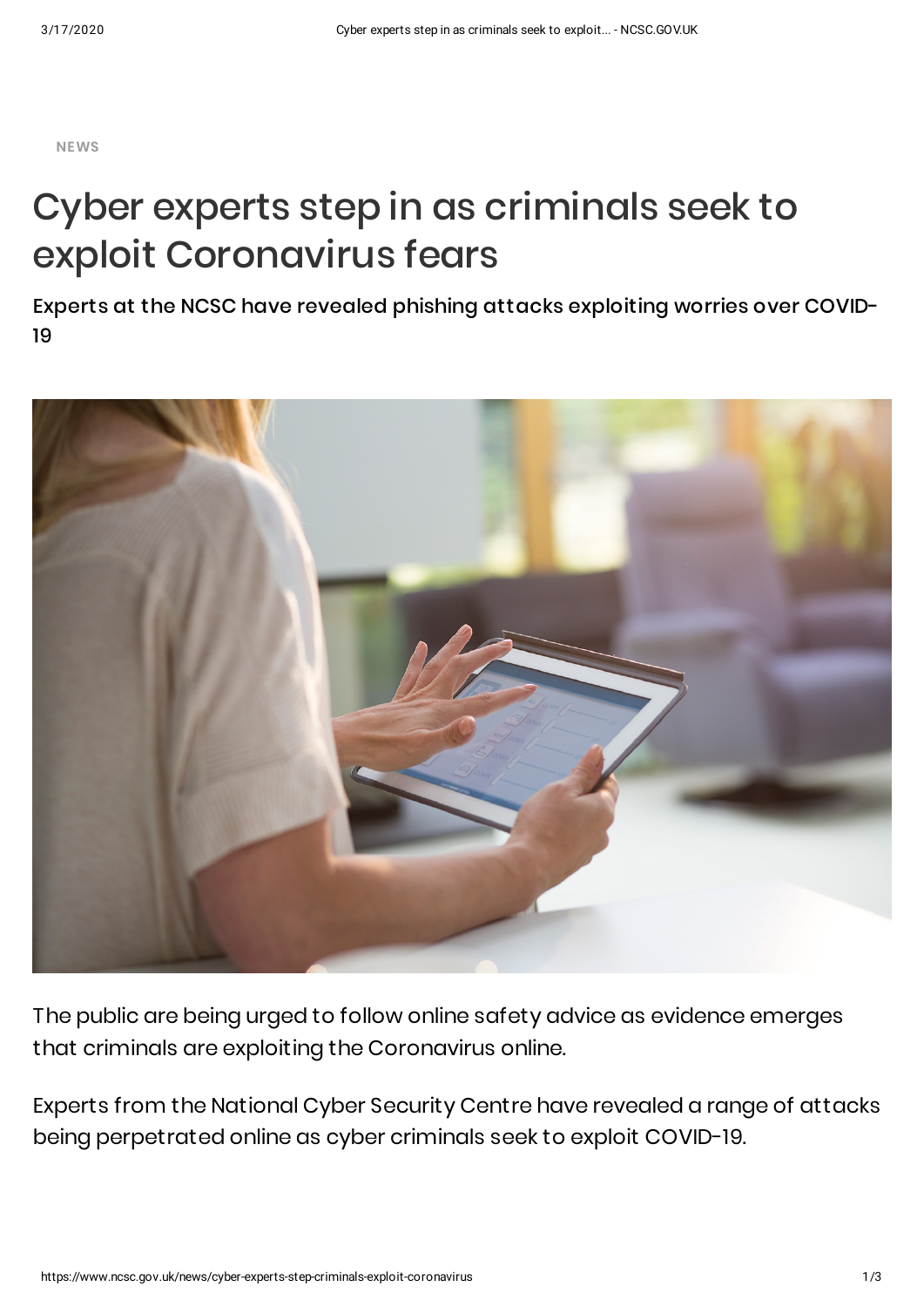Techniques seen since the start of the year include bogus emails with links claiming to have important updates, which once clicked on lead to devices being infected.

These 'phishing' attempts have been seen in several countries and can lead to loss of money and sensitive data.

The NCSC, a part of GCHQ created to keep the UK safe online, is urging businesses and the public to consult its online guidance, including how to spot and deal with [suspicious](https://www.ncsc.gov.uk/guidance/suspicious-email-actions) emails as well as mitigate and defend against malware and [ransomware.](https://www.ncsc.gov.uk/guidance/mitigating-malware-and-ransomware-attacks)

In addition, in recent days the NCSC has taken measures to automatically discover and remove malicious sites which serve phishing and malware. These sites use COVID-19 and Coronavirus as a lure to make victims 'click the link'.

Paul Chichester, Director of Operations at the NCSC, said:

"We know that cyber criminals are opportunistic and will look to exploit people's fears, and this has undoubtedly been the case with the Coronavirus outbreak.

"Our advice to the public is to follow our guidance, which includes everything from password advice to spotting suspect emails.

"In the event that someone does fall victim to a phishing attempt, they should look to report this to Action Fraud as soon as possible."

The NCSC has seen an increase in the registration of webpages relating to the Coronavirus suggesting that cyber criminals are likely to be taking advantage of the outbreak.

These attacks are versatile and can be conducted through various media, adapted to different sectors and monetised via multiple means, including ransomware, credential theft, bitcoin or fraud.

Continued global susceptibility to phishing will probably make this approach a